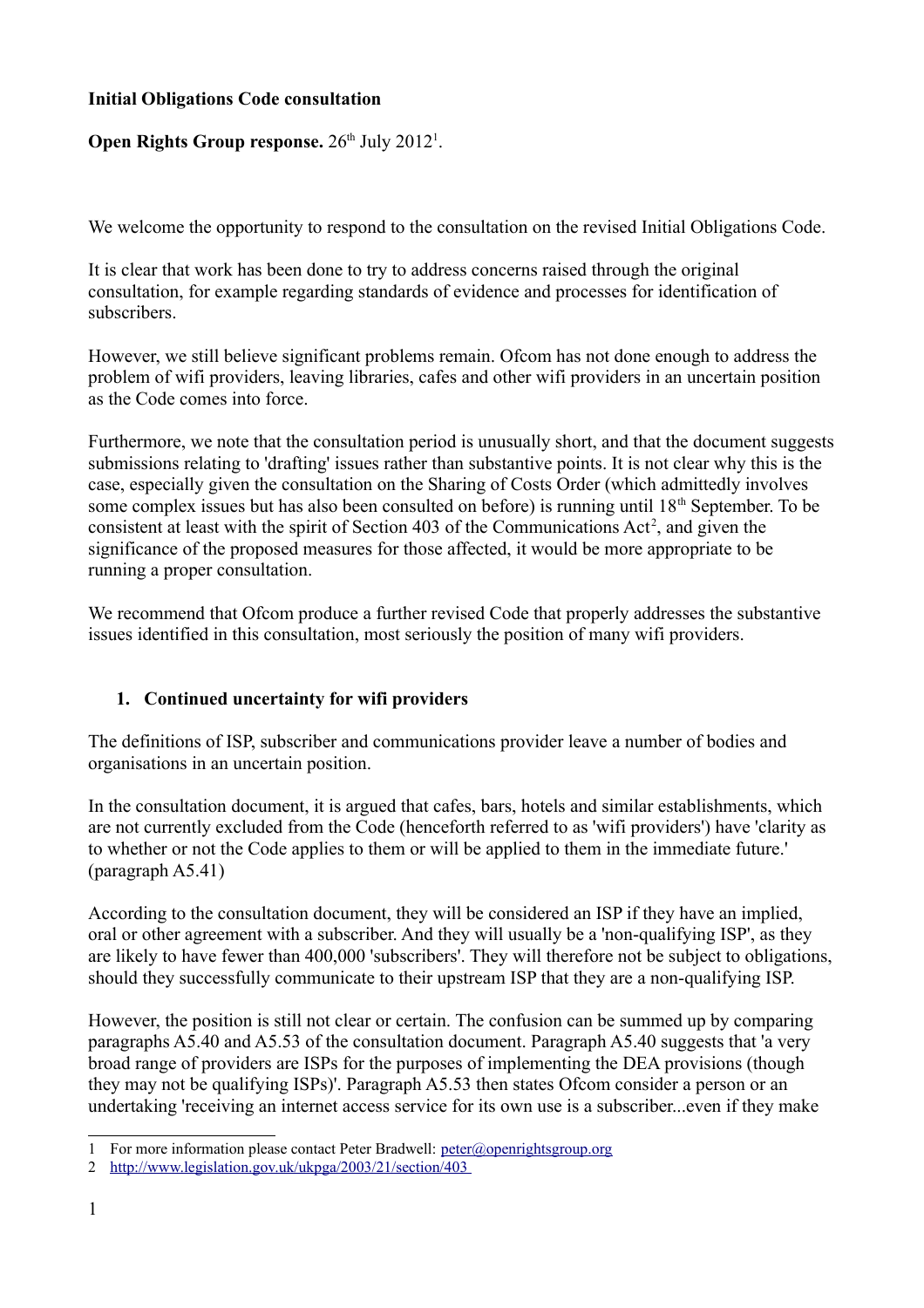access available to third parties and, in that regard, constitute communications providers'.

Should the guidance given at A5.53 prove to be an accurate reflection of how the Code will operate in practice, small providers such as cafes will be required to operate two segregated internet subscriptions to avoid liability.

Further, this effectively gives no clarity to those wifi providers, resting as it does on ISPs, wifi providers, copyright owners and the appeals body recognising, agreeing and noting the distinction and for which providers it is appropriate in which circumstances.

This is guidance, or more specifically Ofcom's 'understanding of how the DEA provisions may apply to them'. In addition to the lack of clarity in these explanatory notes, there is no certainty that this is how the Code will be interpreted in practice. Will ISPs be bound by this interpretation? Could a copyright owner demand that notices be sent, and will they be able to challenge decisions made by ISPs? It is also entirely possible that an appeals body will draw different conclusions to those Ofcom sets out in the consultation document. Ofcom are leaving providers waiting on the interpretation of the tribunal, thus denying them any legal certainty.

The result of this situation is that wifi providers of all varieties may end up being considered subscribers, thus becoming the subject of Copyright Infringement Reports.

# *Why this matters*

Our concern is that this problem will see cafes, hotels and other businesses faced with disproportionate costs. As a result they may be disincentivised from providing internet access. Libraries are in the same situation, as either subscribers or (likely non-qualifying) ISPs, without the certainty of knowing their position. Indeed, libraries have repeatedly asked for greater clarity, most recently calling for an exemption with universities and other research institutions<sup>[3](#page-1-0)</sup>.

There is also no certainty that libraries and other institutions will be able to avoid receiving copyright infringement reports, facing the appeals process (and £20 appeals fee), for example. We do not believe it is proportionate to impose the costs of managing the Code's provisions, especially at a time of severe resource constraints for education institutions.

This issue would also affect shared households, where the account resides with one occupant who has an agreement with others to share the costs of provision.

These are not new issues. Such concerns have been repeatedly set out by libraries, schools, and hospitality organisations in their statements about the Digital Economy Act and subsequent iterations of the Code, and it is worth revisiting their concerns to demonstrate the long standing nature of this problem<sup>[4](#page-1-1)</sup>.

All are concerned about their status whether as either ISPs, or as subscribers, and the liability they will incur whichever category they may fall into. For example, JD Wetherspoon offer 767 free Wi-Fi hotspots around the country. They have said that 'it would be impossible to police what people are searching on their computer. We don't have the manpower, nor would we want to go up to

<span id="page-1-0"></span><sup>3</sup> See http://www.cilip.org.uk/news-media/Pages/news120717.aspx

<span id="page-1-1"></span><sup>4</sup> See for example the response of the Museums, Libraries and Archives to Ofcom's Draft Initial Obligations Code consultation,<http://stakeholders.ofcom.org.uk/binaries/consultations/copyright-infringement/responses/MLA.pdf>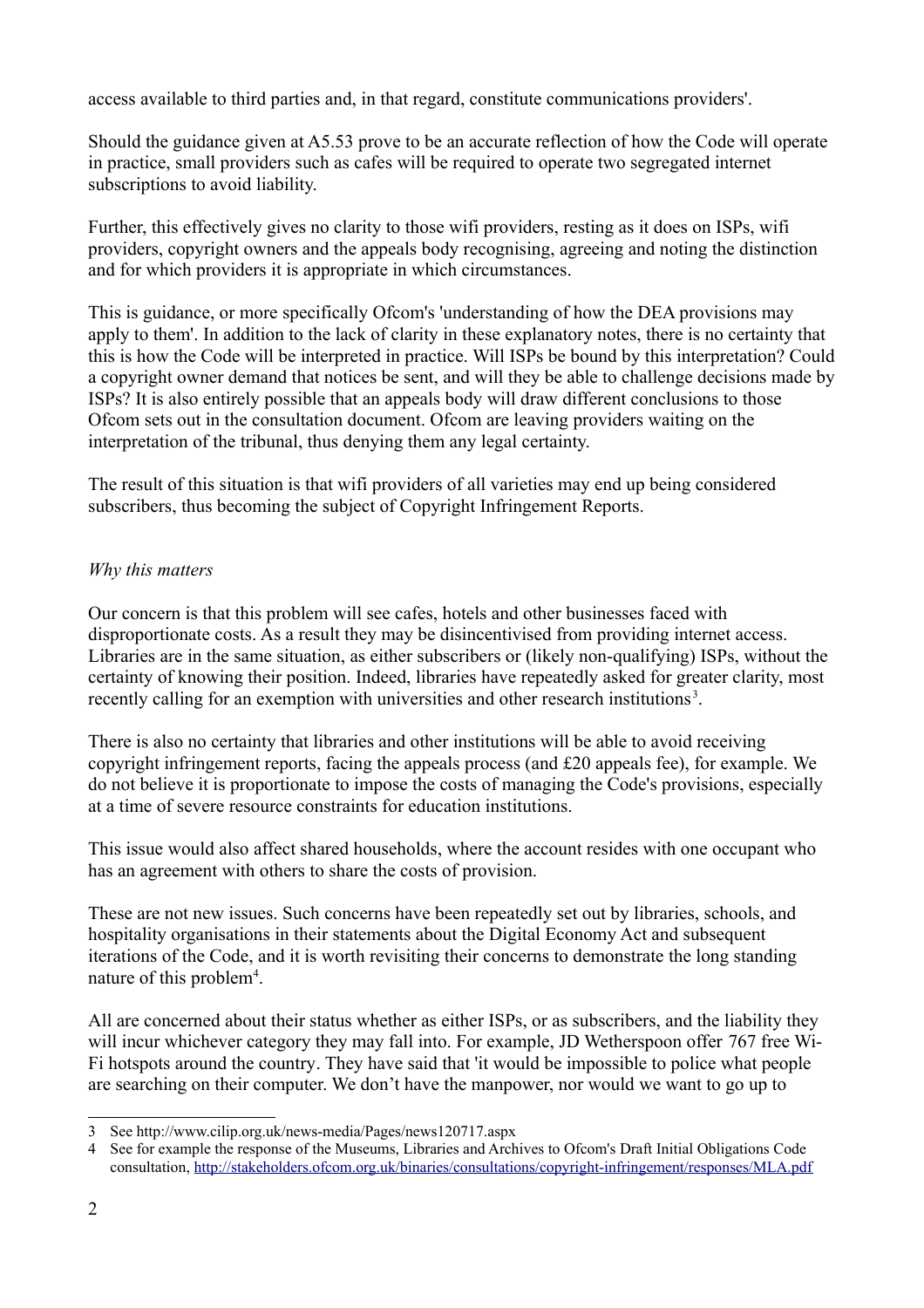someone's computer and peek over it.'[5](#page-2-0)

Similarly, a joint submission from the British Hospitality Association, British Beer and Pub Association, and British Holiday and Home Parks Association outlined their serious concerns about their members being defined either as subscribers, or communications providers, concluding that:

*"If the Act is eventually implemented in full, many of our members are likely to withdraw internet/wi-fi facilities, a retrograde step given the technological age in which we live, work and socialise."[6](#page-2-1)*

Further, MPs at the time of the Act's passing repeatedly stressed that the position of public wifi providers must be addressed. On 6<sup>th</sup> April 2010, Rt Hon Don Foster MP argued that organisations such as hotels and cafes will be "very vulnerable to the legislation"<sup>[7](#page-2-2)</sup>. John Whittingdale MP said that "Nobody has yet explained to me how we will deal with university halls of residence...Nobody has explained how we are to deal with internet cafés and wi-fi zones, all of which are proliferating." <sup>[8](#page-2-3)</sup> Peter Luff MP said: "It is no exaggeration to say that, unless those concerns about illegal file sharing in public places are properly addressed, this could be the end of public wi-fi, which would be very serious indeed."[9](#page-2-4)

### *Wifi as a key part of the digital economy*

Internet use outside the home has become an important piece of the supporting infrastructure of the networked world.

Looking back to Ofcom's Communications Market Report 2010, the year the Act was passed, 72% of respondents said they accessed the Internet at home. However, a range of other often public places are used for accessing the Internet by significant numbers of people. 'Work' was mentioned by 25% of respondents, 10% mention somebody else's house, 11% at a library or educational institution, and 2% at a cafe, shop or kiosk.

6% of people in the UK said they 'only ever access the Internet outside of the home'.[10](#page-2-5) In addition, over a third of all mobile Internet access is 'on the go'.<sup>[11](#page-2-6)</sup> The figures are not broken down in the 2010 report. However, given many smartphones now offer wifi connectivity, it is likely that some of this occured at wifi hotspots in cafes and other public places.

The most recent Ofcom market report suggests that 81% of smartphone data traffic was carried over wifi in January 2012. Wifi was found to an important means for smartphone users to maintain Internet access when faced with mobile data limits. And smartphone users were found to regularly use wifi outside of the home – in public places  $(67%)$ , 'out and about'  $(63%)$ , or at work  $(43%)$ , for example. The report says that "this could include wifi in friends' houses or in coffee shops,

<span id="page-2-0"></span><sup>5</sup> Caterer Search, 'Operators urged to fight Digital Economy Act switch-off threat', April 2010, [http://www.caterersearch.com/Articles/2010/04/19/333014/operators-urged-to-fight-digital-economy-act-switch-off](http://www.caterersearch.com/Articles/2010/04/19/333014/operators-urged-to-fight-digital-economy-act-switch-off-threat.htm)[threat.htm](http://www.caterersearch.com/Articles/2010/04/19/333014/operators-urged-to-fight-digital-economy-act-switch-off-threat.htm) 

<span id="page-2-1"></span><sup>6</sup> Response of the British Hospitality Association, British Beer and Pub Association, and British Holiday and Home Parks Association, [http://stakeholders.ofcom.org.uk/binaries/consultations/copyright](http://stakeholders.ofcom.org.uk/binaries/consultations/copyright-infringement/responses/british_hosp_assoc.pdf)[infringement/responses/british\\_hosp\\_assoc.pdf](http://stakeholders.ofcom.org.uk/binaries/consultations/copyright-infringement/responses/british_hosp_assoc.pdf)

<span id="page-2-2"></span><sup>7</sup><http://www.publications.parliament.uk/pa/cm200910/cmhansrd/cm100406/debtext/100406-0010.htm>

<span id="page-2-3"></span><sup>8</sup> <http://www.publications.parliament.uk/pa/cm200910/cmhansrd/cm100406/debtext/100406-0011.htm>

<span id="page-2-4"></span><sup>9</sup> <http://www.publications.parliament.uk/pa/cm200910/cmhansrd/cm100406/debtext/100406-0013.htm>

<span id="page-2-5"></span><sup>10</sup> Ofcom, 'Communications Market Report 2010', p. 350.

<span id="page-2-6"></span><sup>11</sup> Ofcom, 'Communications Market Report 2010', p. 351.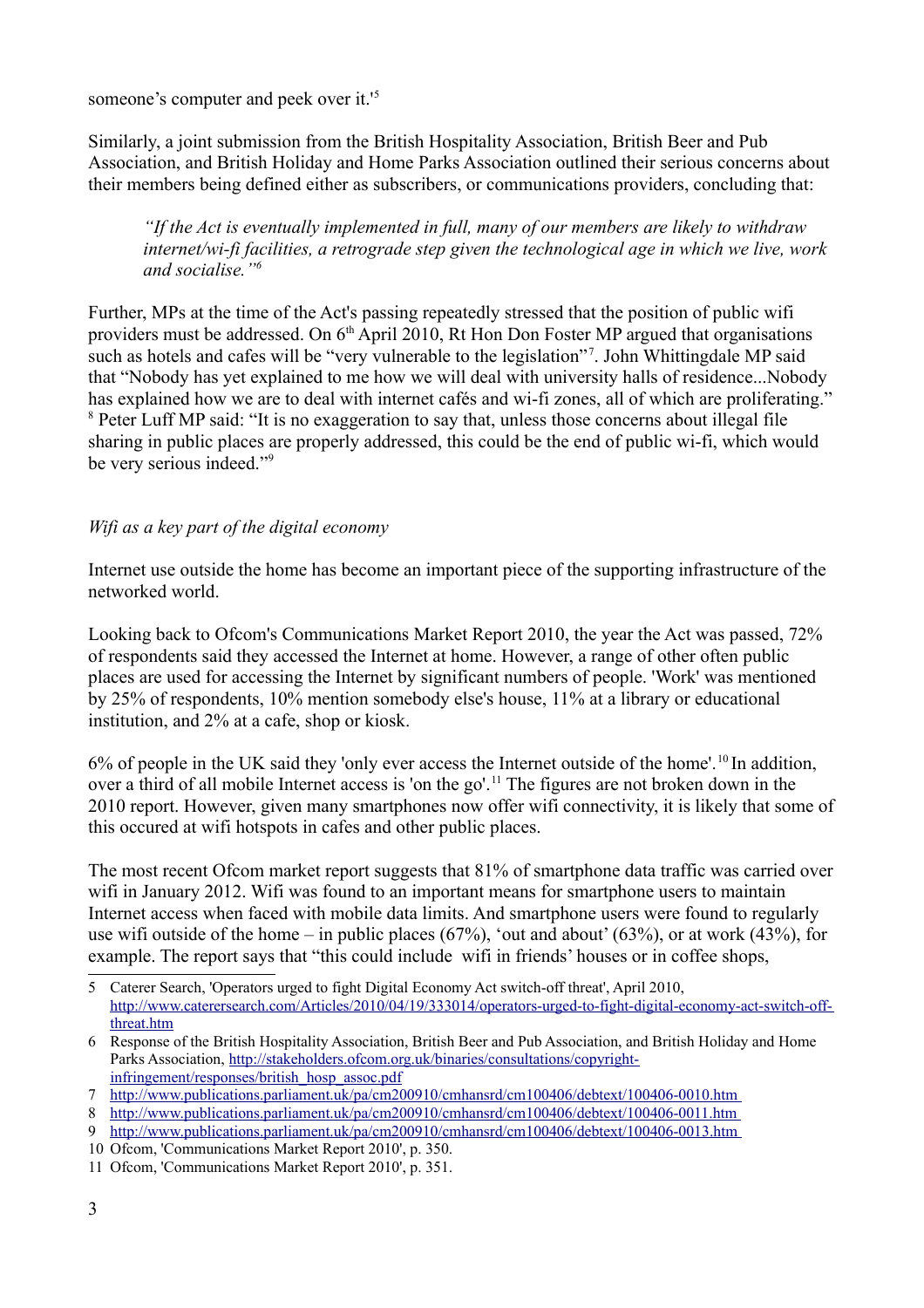shopping centres or on public transport....Many public locations now offer wifi access to members of the public, though only some of them offer access free of charge."[12](#page-3-0)

The Oxford Internet Institute's Internet Survey 2011 defines the 'next generation' Internet user as being 'someone who accesses the Internet from multiple locations and devices.' They find that 'while home access remains the primary way to access the Internet, other places such as schools, libraries and Internet cafés also remain important. With the exception of work access, all locations of use have remained stable or increased slightly compared to 2009'. The report goes on to note that 'most notable is the dramatic increase in the use of the Internet on the move, rising from 20% in 2009 to 40% in 2011.'[13](#page-3-1)

It is clear that Internet access increasingly happens in a variety of places, over a variety of connections.

The Act and Code effectively kills off open publicly available wifi and places disincentives to the continued proliferation of wifi spots in the UK.

Both Ofcom and the government have failed to provide those who offer the infrastructure that enables this the requisite legal clarity. It is especially strange given that Ofcom have exempted large public wifi providers, and those who will be affected have repeatedly asked for clarity and assistance.

### *Scope for an exemption*

Ofcom may feel unable to further clarify the definitions of subscriber, ISP and communications provider. However, we maintain that they should be able to exempt certain types of organisation or services from the obligations and powers set out in the Code.

Ofcom argue that they are unable to exempt certain types of wifi providers because this was not the Government's intention at the time of passing the Act. This position is set out in paragraph A5.48 of the consultation document. That refers, via a footnote, to the document 'Online infringement of copyright: libraries, universities and Wi-Fi providers', which Ofcom argue states that the government's intention was not to create an exemption.

Whilst the document states it was not the intention of the government to exempt libraries, it goes on to state that 'there is scope for the Code to reflect the position of libraries, universities and wifi providers'.[14](#page-3-2) This is not something the Code has adequately addressed.

We remain unconvinced that the indications set out in this aforementioned BIS document should entirely determine Ofcom's drafting of the Code following the passing of the Act. For one thing, by relying on previous government guidance, Ofcom have avoided providing their own explanation for why further exemptions are not desirable, based on a sober analysis of the effect of the provisions.

<span id="page-3-0"></span><sup>12</sup> Ofcom, 'Communications Market Report 2012', p. 294

<span id="page-3-1"></span><sup>13</sup> Next Generation Users: The Internet in Britain William H. Dutton and Grant Blank, Oxford Internet Survey 2011 Report, page 10,<http://microsites.oii.ox.ac.uk/oxis/>

<span id="page-3-2"></span><sup>14</sup> "Online infringement of copyright: libraries, universities and Wi-Fi providers" (February 2010), p. 3, under the heading "Exemption for libraries?" http://webarchive.nationalarchives.gov.uk/ +/http://www.bis.gov.uk/assets/biscore/corporate/docs/digita l-britain/factsheets/example-infringementnotifications.pdf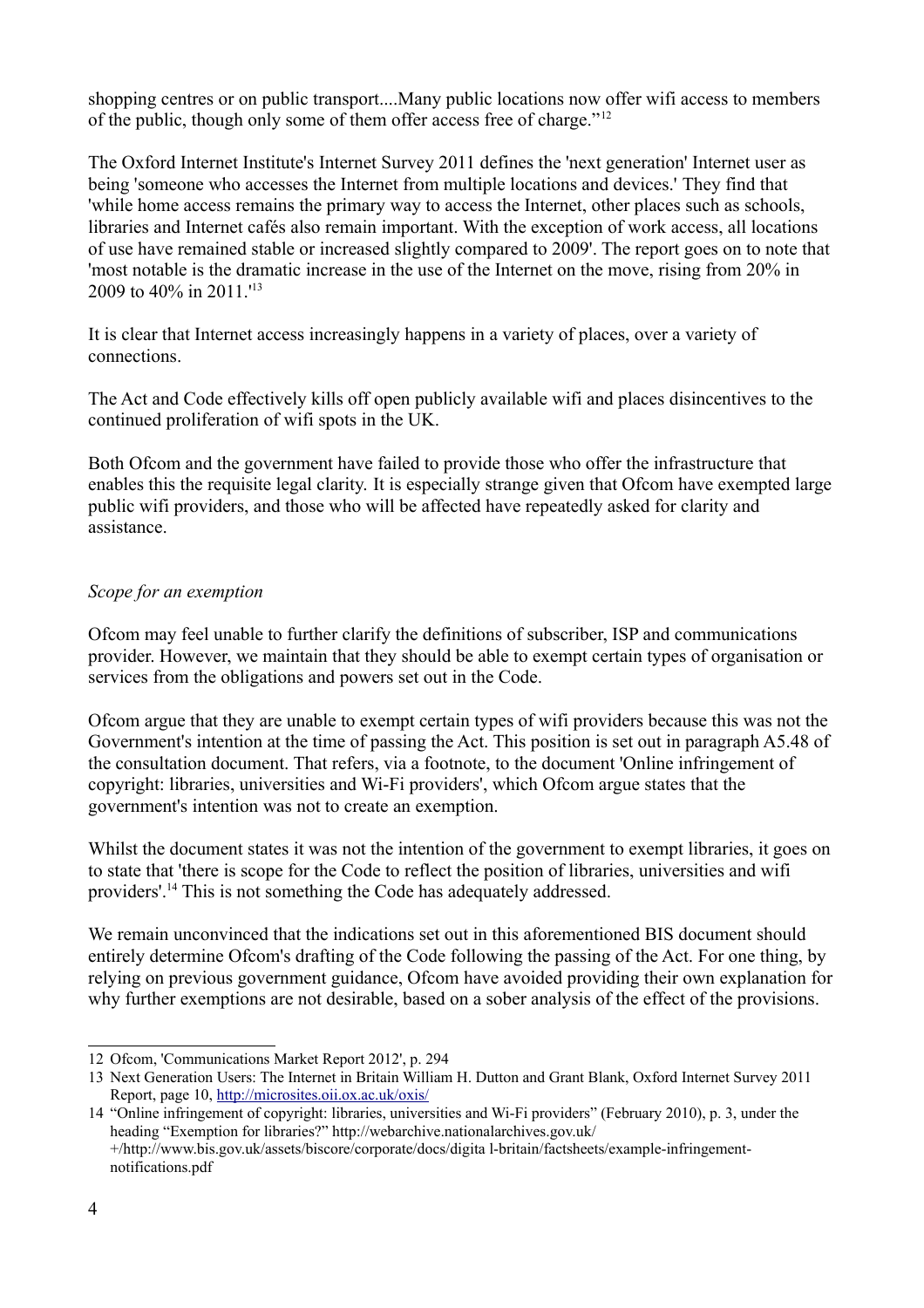They do not seem to have given the issue sufficient consideration of their own, or at least have failed to publicly do so. As such, we believe there is an argument to be made that in constraining itself by the position of the 2010 BIS document, Ofcom could be fettering their discretion.

The Secretary of State must approve the Code. However, it is not clear that the current Secretary of State would object to the exemption of certain classes of organisation, in particular libraries and universities. It is certainly not clear why they may object. Indeed in a letter to the Strategic Content Alliance in January 2011, DCMS Minister Ed Vaizey stated that 'libraries and universities will not be within scope of the obligations'.<sup>[15](#page-4-0)</sup>

We cannot understand how it has been beyond Ofcom and DCMS combined to properly address the issue of publicly available wifi.

We recommend that Ofcom create an exemption for libraries, universities and educational establishments, and for businesses providing wifi to customers. They could do so with the powers under section 124(A), to regulate who may receive CIRs. If they feel unable to do so, DCMS should instruct them to create such exemptions.

## *Issues with paragraph 3*

Paragraph 3 of the Code sets out the relationship between wholesale and retail ISPs:

*"Where a qualifying ISP contracts with another person for the provision of fixed internet access services to that qualifying ISP's fixed subscribers, the qualifying ISP must process any copyright infringement reports received by that person or ensure that any such reports are processed on its behalf in accordance with this Code"* [emphasis added]

There are two issues to note with this paragraph.

First, we suggest the use of the word 'that' is somewhat unclear. It should be clarified to ensure that it is clear to which entity 'that' refers – the 'qualifying ISP' or 'another person'. Transparency and clarity for all those affected by the provisions of the Code is important, particular considering that contravention of the Code is a grounds for appeal.

Second, we are concerned that paragraph 3 may lead to a number of practical problems. In this paragraph there is 'a qualifying ISP' ('A') and 'another person' ('B'). The CIR is 'A''s CIR, coming out of a quota allocated to the copyright owner for that ISP and not for 'B'. We are concerned that without further elaboration, there will be estimate and cost issues. For example, estimates for the numbers of CIRs to be sent to B will not be clear, and 'B' may not be notified by the copyright owner and given the relevant advance payment.

# 2. **Effectiveness and proportionality**

The Digital Economy Act states that the provisions in the Code be "proportionate to what they are intended to achieve" (124E(1)(k)) and "that the provisions of the Code are objectively justifiable in relation to the matters to which it relates"  $(124E(1)(i))$ .

<span id="page-4-0"></span><sup>15</sup><http://www.cilip.org.uk/news-media/Pages/news120717.aspx>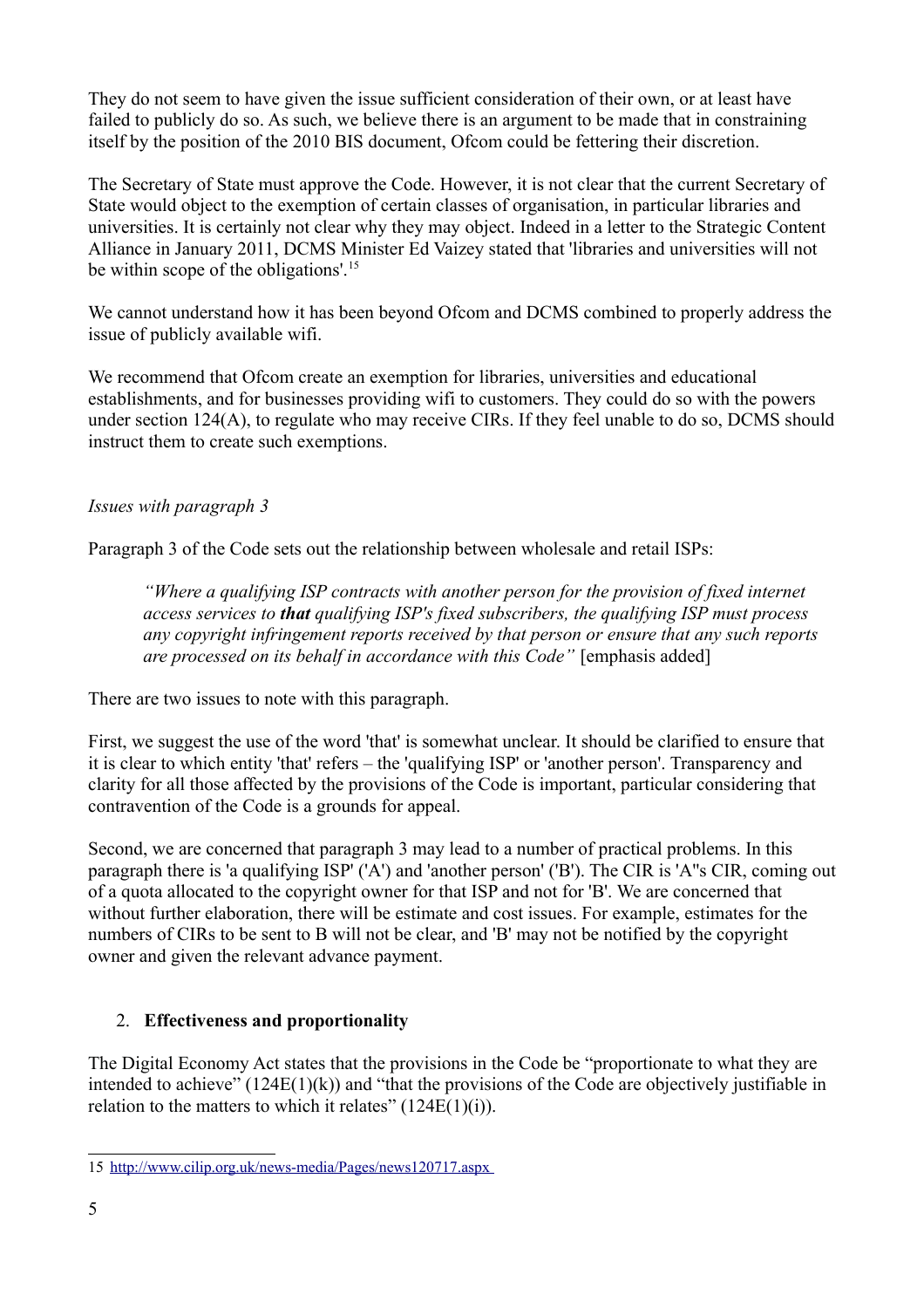We note the lack of a full assessment of the likely levels of infringement on publicly available wifi, and the argument that due to low levels of infringement and the costs of being subject to the Code, public wifi providers should be exempt.

Ofcom felt able to make assumptions about the cost of obligations and the levels of infringement on certain public wifi services, but not on the broader set of wifi providers. No similar analysis is apparent for other classes of internet access providers. We believe levels of infringement would be similarly low, and that such services are a significant part of wifi infrastructure. For example, Ofcom could look to the aforementioned Market Reports on the proliferation of wifi and the continued importance of widely available wifi across locations.

We believe that Ofcom should commit to undertaking such a review, which should include an examination of the likely effects on provision and levels of use, ahead of finalising this Code. Without it, it is hard to see how the Code can be considered to be consistent with section 124E of the Digital Economy Act.

In the week of the consultation deadline, Open Rights Group asked people to send their stories of providing wifi access points, and to express their concerns about the Code and how it may affect them. Appendix A includes quotes from these case studies.

Further, to understand whether the Code is proportionate and objectively justifiable it will be critical to establish robust measures of the effectiveness of the implementation of the Code. The Act is aimed at the somewhat arbitrary target of a 75% reduction in file-sharing, set with reference to very little independent evidence.

Figures surrounding levels of infringement are likely to be controversial. It is imperative therefore that the metrics Ofcom uses are robust and inspire confidence in stakeholders monitoring the working of the Code. This process should involve an open consultation process.

We would helpfully point at the recent figures quoted from New Zealand, that state a reduction in piracy of 50% following the introduction of their comparable law. The most significant issue here is that the numbers quoted come from industry representative bodies and are cited in submissions requesting alterations to the fee structure for notifications. This helps to demonstrate that robust and 'independent' bench marks are required, developed by Ofcom, against which the efficacy of the Code should be judged. The figures about impact need to inspire confidence across stakeholders.<sup>[16](#page-5-0)</sup>

### 3. **Evidence standards and identifying users**

It is critical that evidence standards are high and respected. We appreciate the work Ofcom have done to move to address concerns on this area since the previous iteration of the Code. We do believe that room for improvement remains.

The development of the proposed standards, which Ofcom are sponsoring, should be completed well ahead of the commencement of the evidence gathering, to ensure that Ofcom has a robust standard against which to assess the evidence gathering processes.

The development of the standard should be open to public scrutiny. In particular, we recommend

<span id="page-5-0"></span><sup>16</sup> See http://www.bbc.co.uk/news/technology-18953353 and http://tvnz.co.nz/national-news/four-in-10-kiwis-stillflout-piracy-laws-4979767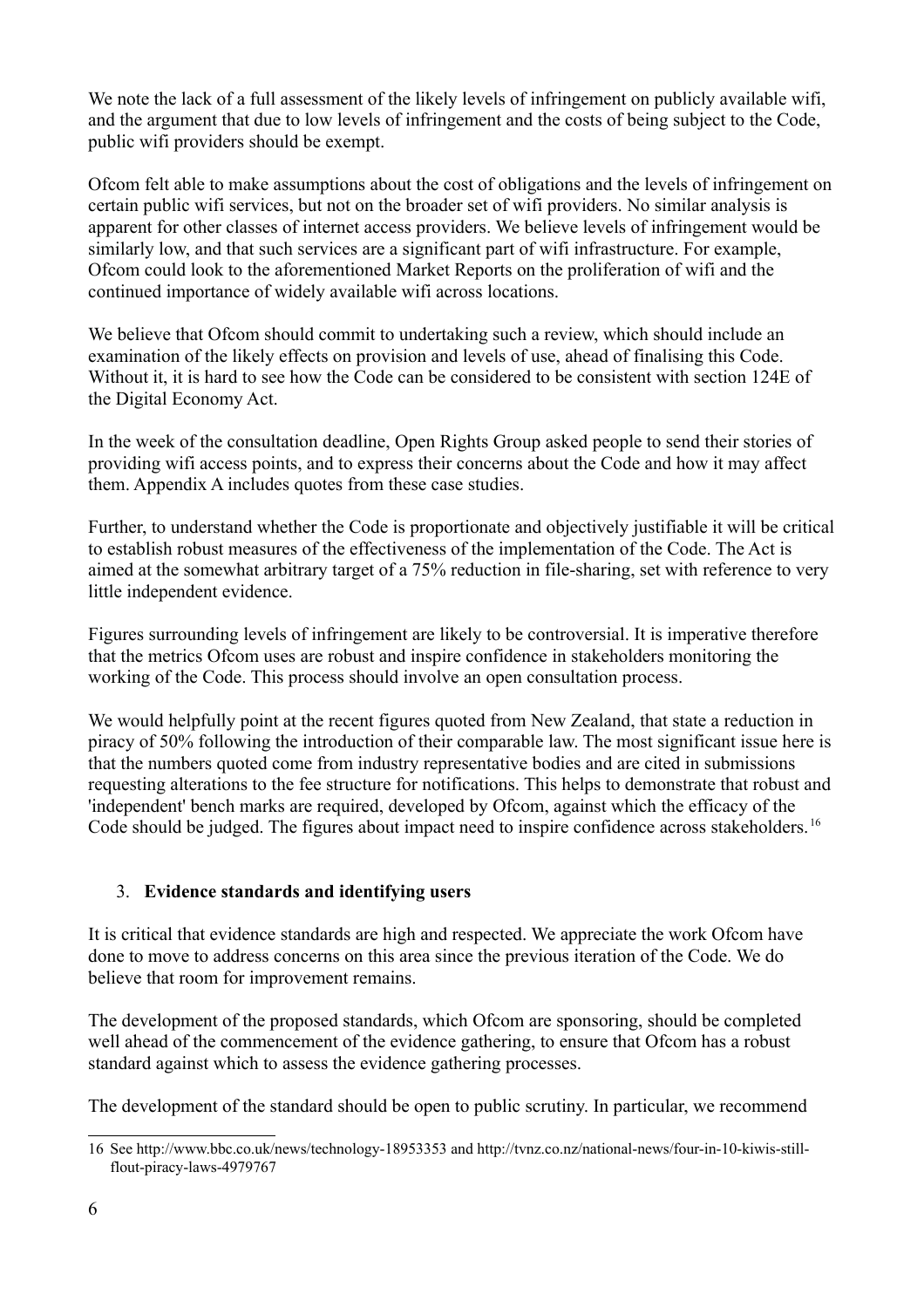that the contributions of experts in the field of detection online are incorporated. For example, we commend the report from Dr Richard Clayton, 'Online traceability', to Ofcom, which clearly sets out the key issues that need addressing for an evidence gathering process to be considered robust<sup>[17](#page-6-0)</sup>.

We suggest that any such process should involve requiring a full download of the relevant file. Actually downloading a file shows it really is the file expected and it really was available from that IP address at that time.

Furthermore, in the explanatory notes, at 4.49, Ofcom state that 'our expectation is that a copyright owner will be well placed to secure approval from Ofcom if it adopts evidence-gathering procedures that comply with the standard that is developed'. We suggest it would be more appropriate for Ofcom to state that approval will only be given if the process they propose complies with the standard that is developed.

We are further concerned that ISPs are only required to notify Ofcom of the process used to match IP to subscriber, not get them pre-approved. There is a real possibility of mistakes in their processes and we believe ISP processes should require approval from Ofcom.

## *Reasonable grounds*

In paragraph 4(4), Ofcom states that copyright owners need to hold evidence that gives them 'reasonable grounds to believe' that an infringement has taken place. Similarly, in paragraph 6(5) Ofcom state that 'Ofcom must consider whether evidence gathered under the procedures and systems described will give reasonable grounds to believe that...' a subscriber has infringed copyright.

We do not believe this is a strong enough standard. In civil cases, copyright owners need to prove that on the balance of probability an infringement has taken place. We suggest the aforementioned paragraphs are amended so that the evidence standard is 'on the balance of probabilities', rather than 'reasonable grounds'. Further, paragraph 6(5) should also be amended to remove 'consider', and ensure that Ofcom will only approve an evidence gathering if it demonstrates that on the balance of probabilities an infringement has taken place. This should save time and expense where cases reach court, where higher standards will be required.

### *Transparency*

### *A. Requirement for disclosure of means of obtaining evidence*

We recommend that Ofcom amends paragraph  $5(1)(e)$  to ensure that the subscriber receives all the necessary information about the means used to obtain evidence, rather than simply 'information which would enable the subscriber to identify the means used'. This would enable the requisite clarity and transparency for the subscriber.

Open Rights Group has already documented a case of a scam<sup>[18](#page-6-1)</sup>, resting on misrepresentations of the Digital Economy Act. Such schemes rely on people being unable to easily establish the veracity of letters they get sent. Full transparency regarding which copyright owners obtain evidence and how,

<span id="page-6-0"></span><sup>17</sup><http://www.consumerfocus.org.uk/files/2012/07/Online-traceability-Who-did-that-original.pdf>

<span id="page-6-1"></span><sup>18</sup> See<http://www.openrightsgroup.org/ourwork/letters/digital-economy-act-first-phishing-attempt>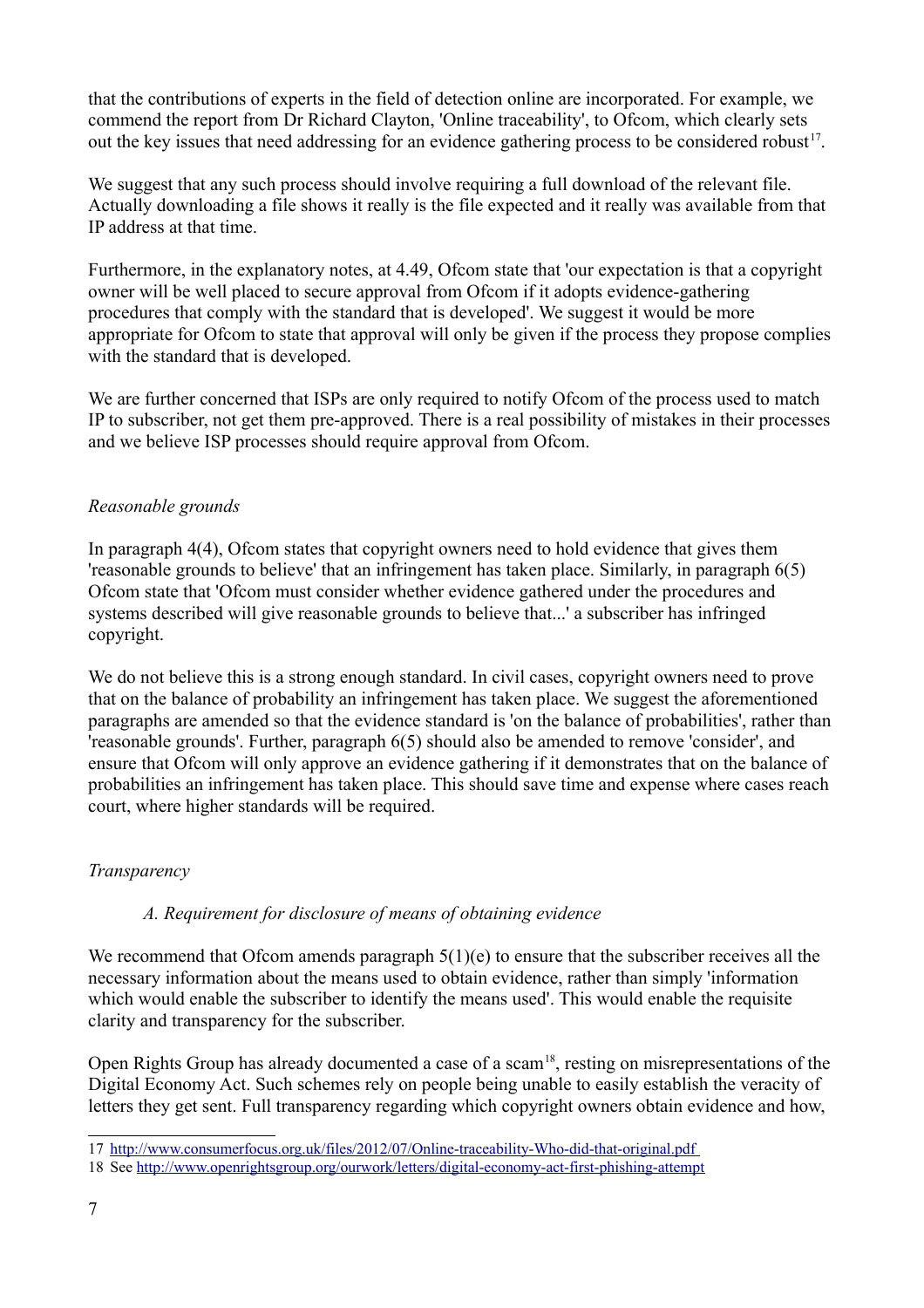through full publication of the reports provided to Ofcom could work as a reference for the individuals affected and help combat these scams.

## *B. Oversight of information provided to subscribers*

We agree with Richard Clayton's analysis in his expert technical report of information that should be presented to subscribers. Dr Clayton distinguishes between three types of information:

"88. Therefore, monitoring systems should be designed in such a way as to clearly distinguish between:

- information that needs to be kept entirely secret such as the IP addresses from which the monitoring is done, which if ever disclosed would render the monitoring ineffective;
- information that is merely proprietary such as the system source code, whose disclosure could assist unscrupulous competitors, but that court appointed experts might reasonably be permitted to inspect;
- and, information which provides part of the trail of evidence that demonstrates that monitoring has been correctly performed. There should be no objection to providing this information to subscribers who are notified that their Internet connection is believed to have been used for copyright infringement through peer-to-peer file sharing."<sup>[19](#page-7-0)</sup>

We are concerned in this respect about paragraph  $6(4)$ . It could be used to withhold information from subscribers that informs them fully of the means of gathering evidence relating to the allegation of infringement. We recommend that this paragraph is amended, to ensure that information can only be withheld with the approval of Ofcom, who should ensure that this does not undermine the need for transparency in the face of allegations of infringement.

### *Audit*

The consultation document sets out that "the standard should also allow independent parties to audit and certify copyright owner evidence-gathering processes, thus creating systems which will establish stakeholder confidence."<sup>[20](#page-7-1)</sup> We believe that Ofcom should take responsibility for auditing. This would provide for a more robust auditing process, in particular helping to avoid favourable auditing, thus fostering the requisite confidence.

### 4. **Appeals**

We are disappointed that further grounds for appeal have been withdrawn on the instruction of government. Ofcom are, we accept, constrained by such instructions given the Secretary of State must approve the Code. However, we suggest that Ofcom should have set out the reasons why the Government instructed them to remove 'any other grounds'. And we suggest this may discount legitimate appeals. There are likely to be situations that do not fit the grounds now specified.

For example, Ofcom and the government appear to suggest that wifi providers will be able to establish their status as ISPs via an appeal following the receipt of a CIR. In the explanatory

<span id="page-7-1"></span><span id="page-7-0"></span><sup>19</sup><http://www.consumerfocus.org.uk/files/2012/07/Online-traceability-Who-did-that-original.pdf> 20 Page 46.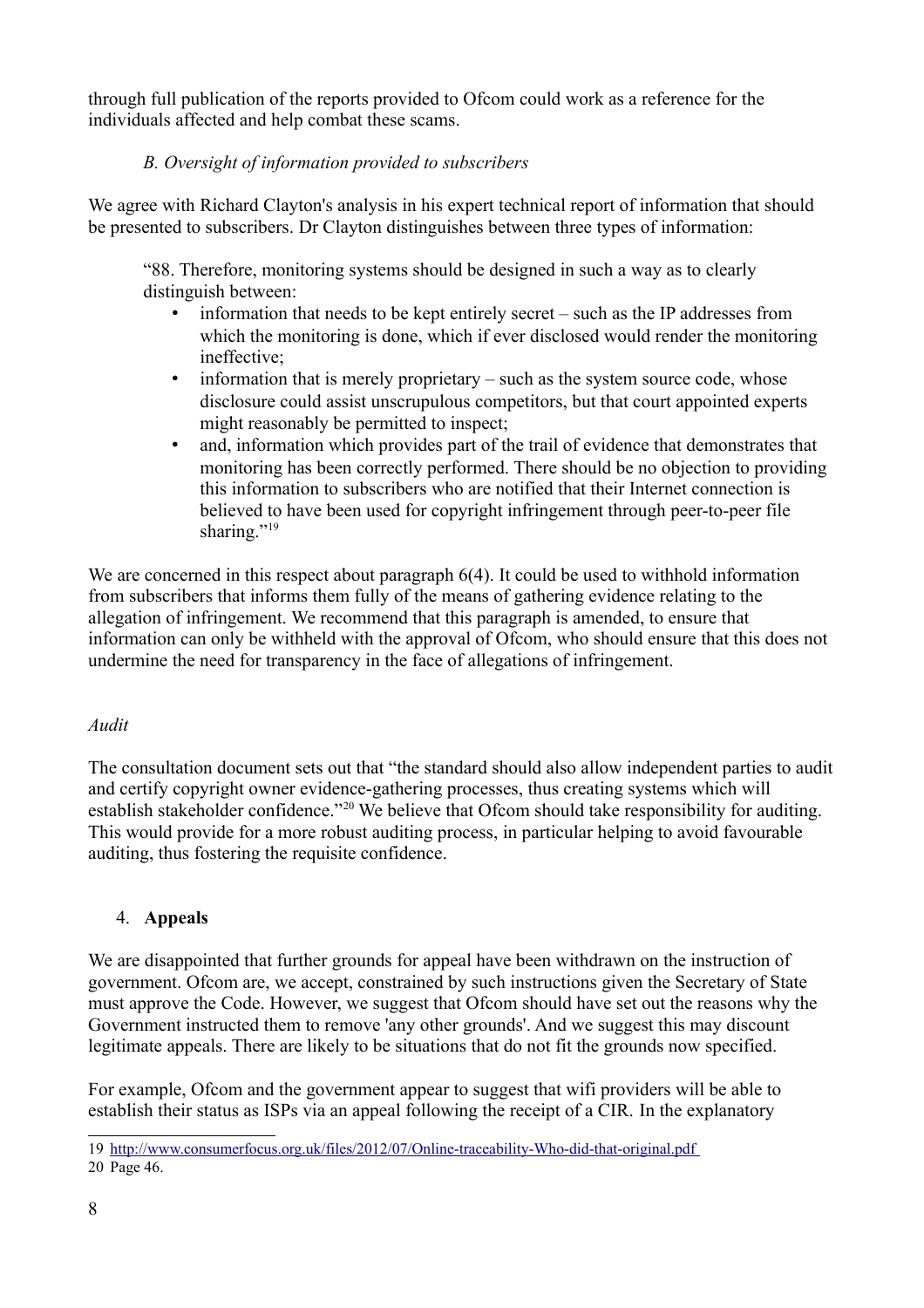memorandum that accompanies the revised Sharing of Costs Order, for example, DCMS state that:

*"Of course libraries will still be subject to receiving notifications should they be detected by copyright owners infringing their copyright – but so far as that infringement is done by one of their customers using their services they can appeal on the basis that they were operating in that instance as an ISP" [emphasis added][21](#page-8-0)*

However, no grounds for appeal (under paragraph 25 of the Code) exists for them to do so on this basis. It is therefore not clear how DCMS can expect wifi providers to bring such a claim to an appeal, following their instruction to Ofcom to remove further grounds from the Code.

We suggest a further full analysis of possible scenarios for appeal, alongside an analysis of what may be considered 'vexatious', to establish the appropriate grounds that should be included within the Code. We are concerned that currently such an analysis has not taken place.

We are also concerned about the time to appeal, which Ofcom set at 20 days. Responses to notifications may require legal or technical advice, which could easily take the subscriber beyond the 20 day limit.

<span id="page-8-0"></span><sup>21</sup> [http://www.legislation.gov.uk/ukdsi/2012/9780111525838/pdfs/ukdsiem\\_9780111525838\\_en.pdf](http://www.legislation.gov.uk/ukdsi/2012/9780111525838/pdfs/ukdsiem_9780111525838_en.pdf) (page 4, paragraph 10.4)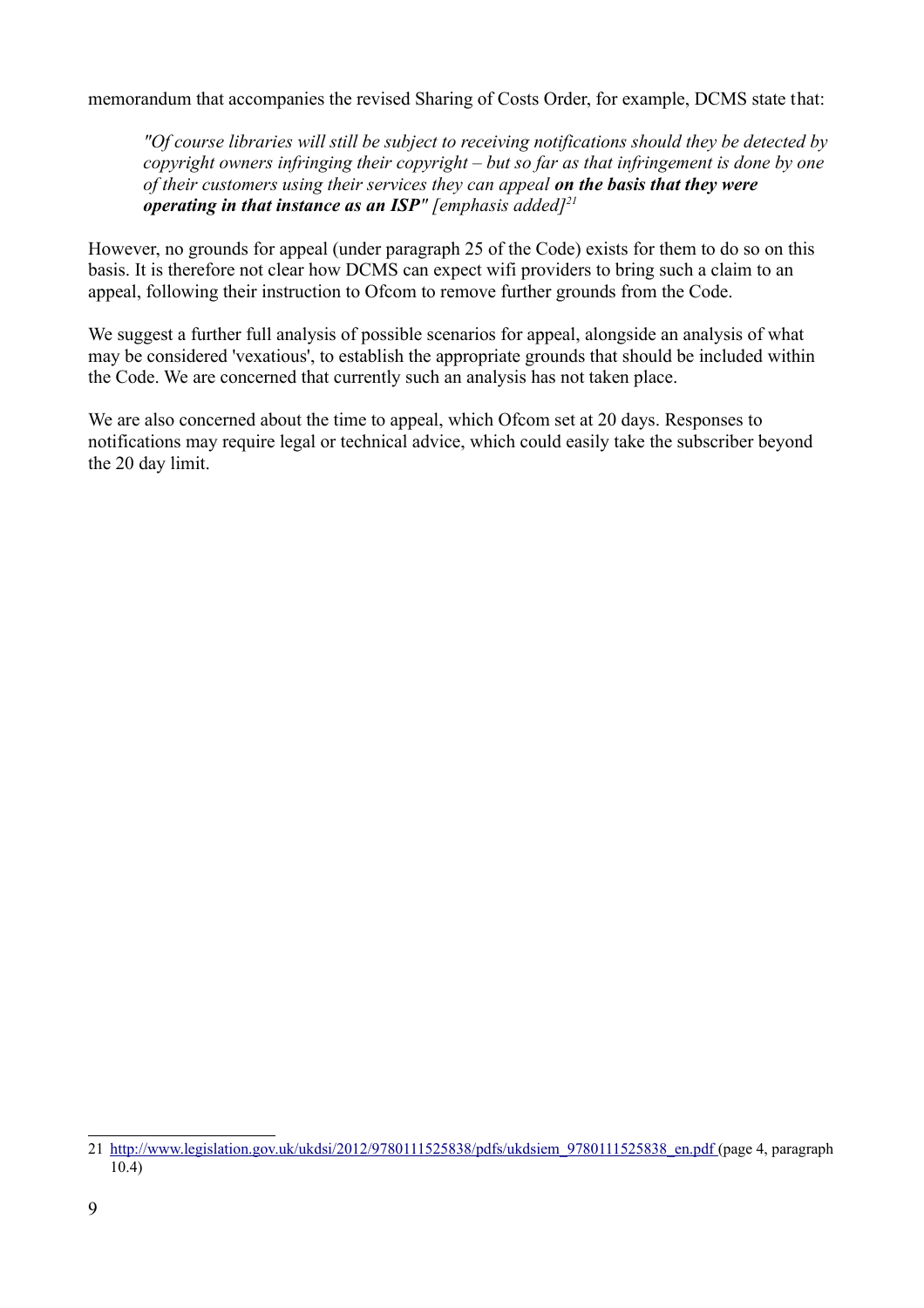# **Appendix 1.**

# **5 case studies of wifi providers.**

These are quotes taken from testimonials submitted to ORG following a request for stories about how providers or users of wifi felt they may be affected by the Code.**[22](#page-9-0)** They are intended to reflect the concerns felt by smaller wifi providers and the possible impact upon their provision of wifi access.

## **1. Christine Conder**

"We (a community charity) run a free wifi network in a village. We are part of a European Living Lab, helping researchers at Lancaster University discover the impact of the internet on a rural community.

The Digital Economy Act, if implemented, will really spoil our project, as it will take so many more man hours to regulate. We already comply with the demands made by any copyright owner if content is downloaded from our connections and don't see why further legislation is necessary."

## **2. Nathan Jeffrey**

"I provide an open access point as a service to the disadvantaged members of the local community, who may be able to use it. These sorts of reforms will seriously damage the ability of people like myself to do something positive for the local community."

### **3. Robert Harrison**

"I provide wifi to customers and my staff at my business and at my home. I worry that I may be held responsible for what travels over my networks if the Digital Economy Act is not amended or preferably stopped entirely. If it goes through I will have to stop providing this service and maybe even cease trading. I do not think the appeal process allows enough time. I run a business and do not have time to deal with such things."

### **4. Esther Payne**

"We provide encrypted wifi to our staff and guests who we give the code to. We are a mobile workforce who uses public wifi whenever possible.

Although we make a large effort to secure our network, as we grow as a business we have no right to check any visiting clients' data or visitors' data for that matter."

# **5. Mark McBride**

"Barnstondale is a very small charity that is focused on providing residential stays to disabled and disadvantaged children. To meet demand we have made free wifi available to all our visitors.

I believe we have acted with the highest responsibility in making the free wifi available subject to terms and conditions which state that the individual is responsible for what they download and that

<span id="page-9-0"></span><sup>22</sup> See<http://e-activist.com/ea-action/action?ea.client.id=1422&ea.campaign.id=15783>